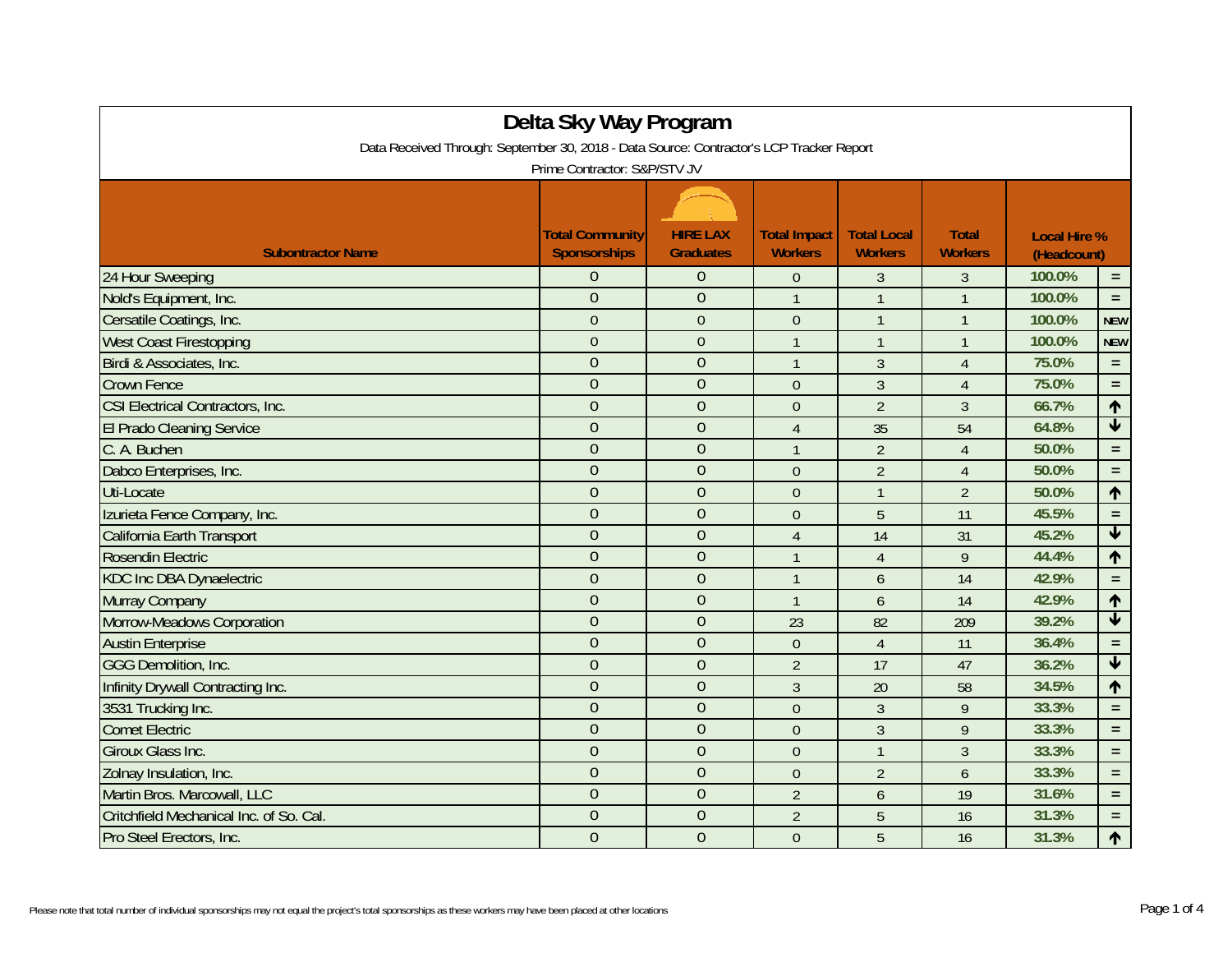| Delta Sky Way Program                                                                    |                        |                  |                     |                    |                |                     |                         |  |
|------------------------------------------------------------------------------------------|------------------------|------------------|---------------------|--------------------|----------------|---------------------|-------------------------|--|
| Data Received Through: September 30, 2018 - Data Source: Contractor's LCP Tracker Report |                        |                  |                     |                    |                |                     |                         |  |
| Prime Contractor: S&P/STV JV                                                             |                        |                  |                     |                    |                |                     |                         |  |
|                                                                                          |                        |                  |                     |                    |                |                     |                         |  |
|                                                                                          | <b>Total Community</b> | <b>HIRE LAX</b>  | <b>Total Impact</b> | <b>Total Local</b> | <b>Total</b>   | <b>Local Hire %</b> |                         |  |
| <b>Subontractor Name</b>                                                                 | <b>Sponsorships</b>    | <b>Graduates</b> | <b>Workers</b>      | <b>Workers</b>     | <b>Workers</b> | (Headcount)         |                         |  |
| Penhall Company                                                                          | $\Omega$               | $\boldsymbol{0}$ | $\mathbf{1}$        | 9                  | 29             | 31.0%               | <b>NEW</b>              |  |
| Limbach Company LP                                                                       | $\theta$               | $\overline{0}$   | $\overline{2}$      | $\boldsymbol{8}$   | 26             | 30.8%               | $\equiv$                |  |
| R.J.&J. CONSTRUCTION, INC.                                                               | $\overline{0}$         | $\overline{0}$   | $\mathfrak{Z}$      | $\boldsymbol{8}$   | 26             | 30.8%               | $\uparrow$              |  |
| <b>Building Electronic Controls, Inc.</b>                                                | $\overline{0}$         | $\overline{0}$   | $\overline{0}$      | $\overline{3}$     | 10             | 30.0%               | $\equiv$                |  |
| GecTwo, Inc.                                                                             | $\mathbf{0}$           | $\mathbf{0}$     | $\mathbf{1}$        | $\mathfrak{Z}$     | 10             | 30.0%               | <b>NEW</b>              |  |
| Lawrence W Rosine Co                                                                     | $\overline{0}$         | $\overline{0}$   | $\mathbf{0}$        | $\overline{2}$     | $\overline{7}$ | 28.6%               | $\overline{\textbf{v}}$ |  |
| The Culver Group, Inc.                                                                   | $\overline{0}$         | $\overline{0}$   | $\overline{2}$      | $\overline{2}$     | $\overline{7}$ | 28.6%               | $\uparrow$              |  |
| Universal Metro, Inc.                                                                    | $\overline{0}$         | $\overline{0}$   | $\Omega$            | $\overline{2}$     | $\overline{7}$ | 28.6%               | $\equiv$                |  |
| <b>GRIFFITH COMPANY</b>                                                                  | $\overline{0}$         | $\overline{0}$   | $\overline{7}$      | 26                 | 94             | 27.7%               | $\uparrow$              |  |
| ISEC, Inc.                                                                               | $\overline{0}$         | $\overline{0}$   | $\mathfrak{Z}$      | 11                 | 40             | 27.5%               | $\overline{\mathbf{V}}$ |  |
| <b>Granite Construction</b>                                                              | $\theta$               | $\overline{0}$   | $\mathbf{1}$        | $\overline{3}$     | 11             | 27.3%               | $=$ $\,$                |  |
| Cosco Fire Protection, Inc. - Sprinklers                                                 | $\overline{0}$         | $\overline{0}$   | $\boldsymbol{0}$    | $\overline{4}$     | 15             | 26.7%               | $\blacktriangledown$    |  |
| Matrix Environmental, INC.                                                               | $\mathbf{0}$           | $\theta$         | $\mathbf{1}$        | 12                 | 45             | 26.7%               | $\equiv$                |  |
| Western Industrial Contractors, Inc.                                                     | $\overline{0}$         | $\overline{0}$   | $\overline{3}$      | 12                 | 45             | 26.7%               | $\overline{\textbf{v}}$ |  |
| <b>Advanced Fire Protection</b>                                                          | $\overline{0}$         | $\mathbf{0}$     | $\mathbf{1}$        | $\overline{1}$     | $\overline{4}$ | 25.0%               | <b>NEW</b>              |  |
| Borbon Inc.                                                                              | $\Omega$               | $\overline{0}$   | $\overline{1}$      | $\mathbf{1}$       | $\overline{4}$ | 25.0%               | $\equiv$                |  |
| CSA Constructors, Inc.                                                                   | $\mathbf{0}$           | $\overline{0}$   | $\mathbf{1}$        | $\overline{3}$     | 12             | 25.0%               | $\equiv$                |  |
| Performance Contracting, Inc.                                                            | $\overline{0}$         | $\overline{0}$   | $\overline{4}$      | 17                 | 71             | 23.9%               | $\uparrow$              |  |
| <b>Environmental Construction Group, Inc.</b>                                            | $\overline{0}$         | $\overline{0}$   | $\overline{1}$      | $\overline{2}$     | 9              | 22.2%               | <b>NEW</b>              |  |
| Norcal Pipeline Services, Inc.                                                           | $\Omega$               | $\overline{0}$   | $\mathbf{0}$        | 5                  | 24             | 20.8%               | $=$ $\,$                |  |
| Air Balance Co, Inc.                                                                     | $\overline{0}$         | $\overline{0}$   | $\mathbf{0}$        | $\mathbf{1}$       | 5              | 20.0%               | $\equiv$                |  |
| Traffic Management, Inc                                                                  | $\overline{0}$         | $\mathbf{0}$     | $\mathbf{0}$        | $\overline{3}$     | 15             | 20.0%               | $\blacktriangledown$    |  |
| <b>Xcel Mechanical Systems</b>                                                           | $\overline{0}$         | $\overline{0}$   | $\overline{0}$      | $\overline{2}$     | 11             | 18.2%               | <b>NEW</b>              |  |
| <b>ACCO Engineered Systems</b>                                                           | $\Omega$               | $\overline{0}$   | $\boldsymbol{0}$    | $\mathfrak{Z}$     | 18             | 16.7%               | $\equiv$                |  |
| United Riggers & Erectors, Inc.                                                          | $\theta$               | $\overline{0}$   | $\mathbf{0}$        | $\mathbf{1}$       | 6              | 16.7%               | $\equiv$                |  |
| Johnson & Turner Painting Co. Inc.                                                       | $\overline{0}$         | $\overline{0}$   | $\overline{0}$      | $\overline{2}$     | 13             | 15.4%               | $\blacklozenge$         |  |
| <b>Badger Daylighting Corp</b>                                                           | $\overline{0}$         | $\overline{0}$   | $\mathbf{1}$        | $\overline{4}$     | 27             | 14.8%               | $\equiv$                |  |
| Dean Visosky Contractors, Inc.                                                           | $\mathbf{0}$           | $\overline{0}$   | $\mathbf{0}$        | $\overline{1}$     | $\overline{7}$ | 14.3%               | $\equiv$                |  |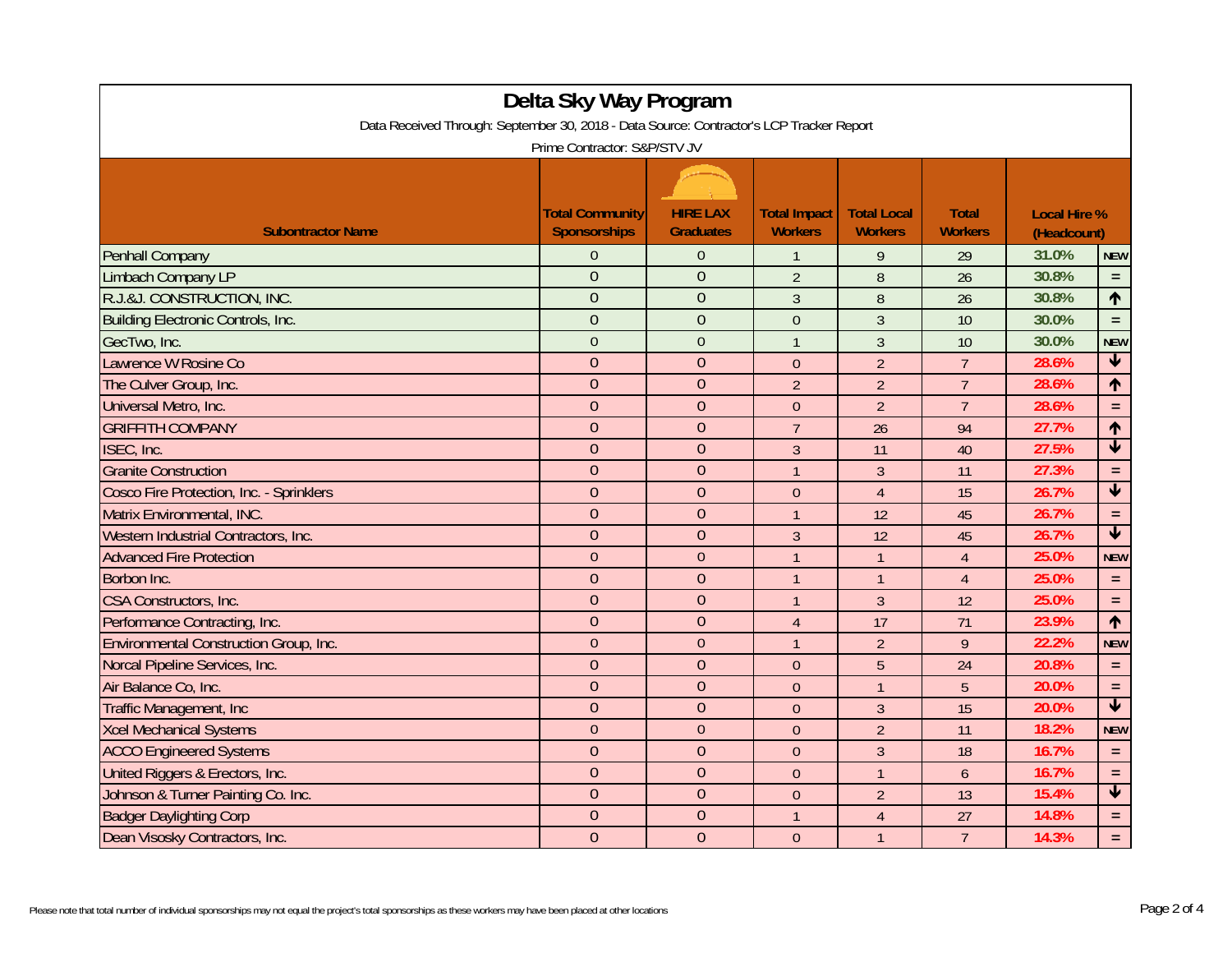| Delta Sky Way Program                                                                    |                        |                  |                     |                    |                |                     |                         |  |
|------------------------------------------------------------------------------------------|------------------------|------------------|---------------------|--------------------|----------------|---------------------|-------------------------|--|
| Data Received Through: September 30, 2018 - Data Source: Contractor's LCP Tracker Report |                        |                  |                     |                    |                |                     |                         |  |
| Prime Contractor: S&P/STV JV                                                             |                        |                  |                     |                    |                |                     |                         |  |
|                                                                                          |                        |                  |                     |                    |                |                     |                         |  |
|                                                                                          | <b>Total Community</b> | <b>HIRE LAX</b>  | <b>Total Impact</b> | <b>Total Local</b> | <b>Total</b>   | <b>Local Hire %</b> |                         |  |
| <b>Subontractor Name</b>                                                                 | <b>Sponsorships</b>    | <b>Graduates</b> | <b>Workers</b>      | <b>Workers</b>     | <b>Workers</b> | (Headcount)         |                         |  |
| <b>Shape Interior Systems</b>                                                            | $\Omega$               | $\overline{0}$   | $\Omega$            | $\mathbf{1}$       | $\overline{7}$ | 14.3%               | <b>NEW</b>              |  |
| Northstar Contracting Group, Inc.                                                        | $\overline{0}$         | $\overline{0}$   | $\mathbf{0}$        | $\overline{2}$     | 15             | 13.3%               | $\equiv$                |  |
| <b>Underground Construction Company</b>                                                  | $\overline{0}$         | $\overline{0}$   | $\mathbf{0}$        | $\overline{2}$     | 15             | 13.3%               | $\equiv$                |  |
| <b>United Heider Inspection Group</b>                                                    | $\overline{0}$         | $\mathbf{0}$     | $\mathbf{0}$        | $\overline{2}$     | 15             | 13.3%               | $\overline{\textbf{r}}$ |  |
| <b>G &amp; F Concrete Cutting</b>                                                        | $\overline{0}$         | $\boldsymbol{0}$ | $\boldsymbol{0}$    | $\mathbf{1}$       | $\overline{9}$ | 11.1%               | <b>NEW</b>              |  |
| <b>AERO Bridgeworks</b>                                                                  | $\overline{0}$         | $\mathbf{0}$     | $\theta$            | $\theta$           | $\overline{7}$ | 0.0%                | $\equiv$                |  |
| ARB, Inc.                                                                                | $\overline{0}$         | $\overline{0}$   | $\overline{0}$      | $\theta$           | $\overline{1}$ | 0.0%                | $\equiv$                |  |
| <b>Art Cuevas Concrete</b>                                                               | $\overline{0}$         | $\overline{0}$   | $\mathbf{0}$        | $\theta$           | 12             | 0.0%                | $\equiv$                |  |
| CENTER-LINE CONCRETE CUTTING INC                                                         | $\overline{0}$         | $\overline{0}$   | $\mathbf{0}$        | $\theta$           | $\mathbf{1}$   | 0.0%                | $\equiv$                |  |
| City Service Contracting, Inc.                                                           | $\overline{0}$         | $\overline{0}$   | $\mathbf{0}$        | $\Omega$           | 5              | 0.0%                | $\equiv$                |  |
| Climatec                                                                                 | $\overline{0}$         | $\overline{0}$   | $\theta$            | $\theta$           | $\overline{2}$ | 0.0%                | $\equiv$                |  |
| <b>Concrete Coring Company</b>                                                           | $\overline{0}$         | $\overline{0}$   | $\mathbf{0}$        | $\mathbf{0}$       | $\mathbf{1}$   | 0.0%                | $\equiv$                |  |
| CONNER CONCRETE CUTTING & CORING                                                         | $\overline{0}$         | $\overline{0}$   | $\mathbf{0}$        | $\overline{0}$     | 5              | 0.0%                | $\equiv$                |  |
| Digital Decora, Inc.                                                                     | $\overline{0}$         | $\mathbf{0}$     | $\boldsymbol{0}$    | $\boldsymbol{0}$   | $\overline{2}$ | 0.0%                | $\equiv$                |  |
| Geo-Advantec, Inc.                                                                       | $\overline{0}$         | $\mathbf{0}$     | $\boldsymbol{0}$    | $\theta$           | $\mathbf{1}$   | 0.0%                | $\equiv$                |  |
| GONSALVES & SANTUCCI INC. DBA CONCO PUMPING INC                                          | $\overline{0}$         | $\mathbf{0}$     | $\theta$            | $\theta$           | 3              | 0.0%                | $\equiv$                |  |
| Group Delta Consultants, Inc.                                                            | $\overline{0}$         | $\mathbf{0}$     | $\mathbf{0}$        | $\theta$           | $\overline{3}$ | 0.0%                | $\equiv$                |  |
| <b>Hill Crane Service</b>                                                                | $\overline{0}$         | $\overline{0}$   | $\mathbf{0}$        | $\theta$           | 3              | 0.0%                | $\equiv$                |  |
| J Colavin & Son, Inc                                                                     | $\overline{0}$         | $\overline{0}$   | $\overline{0}$      | $\overline{0}$     | $\overline{2}$ | 0.0%                | $\equiv$                |  |
| Mr. Crane, Inc.                                                                          | $\overline{0}$         | $\overline{0}$   | $\theta$            | $\theta$           | 10             | 0.0%                | $\equiv$                |  |
| <b>PCI Striping</b>                                                                      | $\overline{0}$         | $\overline{0}$   | $\mathbf{0}$        | $\theta$           | 12             | 0.0%                | $\equiv$                |  |
| Premier Interior Development, Inc.                                                       | $\overline{0}$         | $\overline{0}$   | $\mathbf{0}$        | $\overline{0}$     | $\overline{1}$ | 0.0%                | <b>NEW</b>              |  |
| Psomas                                                                                   | $\overline{0}$         | $\mathbf{0}$     | $\mathbf{0}$        | $\theta$           | $\overline{2}$ | 0.0%                | $\equiv$                |  |
| R. J. Lalonde, Inc.                                                                      | $\overline{0}$         | $\mathbf{0}$     | $\mathbf{0}$        | $\theta$           | $\overline{7}$ | 0.0%                | $\equiv$                |  |
| <b>RMA Group</b>                                                                         | $\theta$               | $\mathbf{0}$     | $\theta$            | $\overline{0}$     | $\mathbf{1}$   | 0.0%                | <b>NEW</b>              |  |
| Southern California Industries                                                           | $\overline{0}$         | $\overline{0}$   | $\theta$            | $\theta$           | $\overline{2}$ | 0.0%                | $\equiv$                |  |
| Santru Resources Inc DBA Santru Reinforcing Steel                                        | $\overline{0}$         | $\mathbf{0}$     | $\theta$            | $\theta$           | $\overline{2}$ | 0.0%                | <b>NEW</b>              |  |
| The J.V. Land Clearing Co., Inc.                                                         | $\overline{0}$         | $\overline{0}$   | $\Omega$            | $\theta$           | 6              | 0.0%                | $\equiv$                |  |